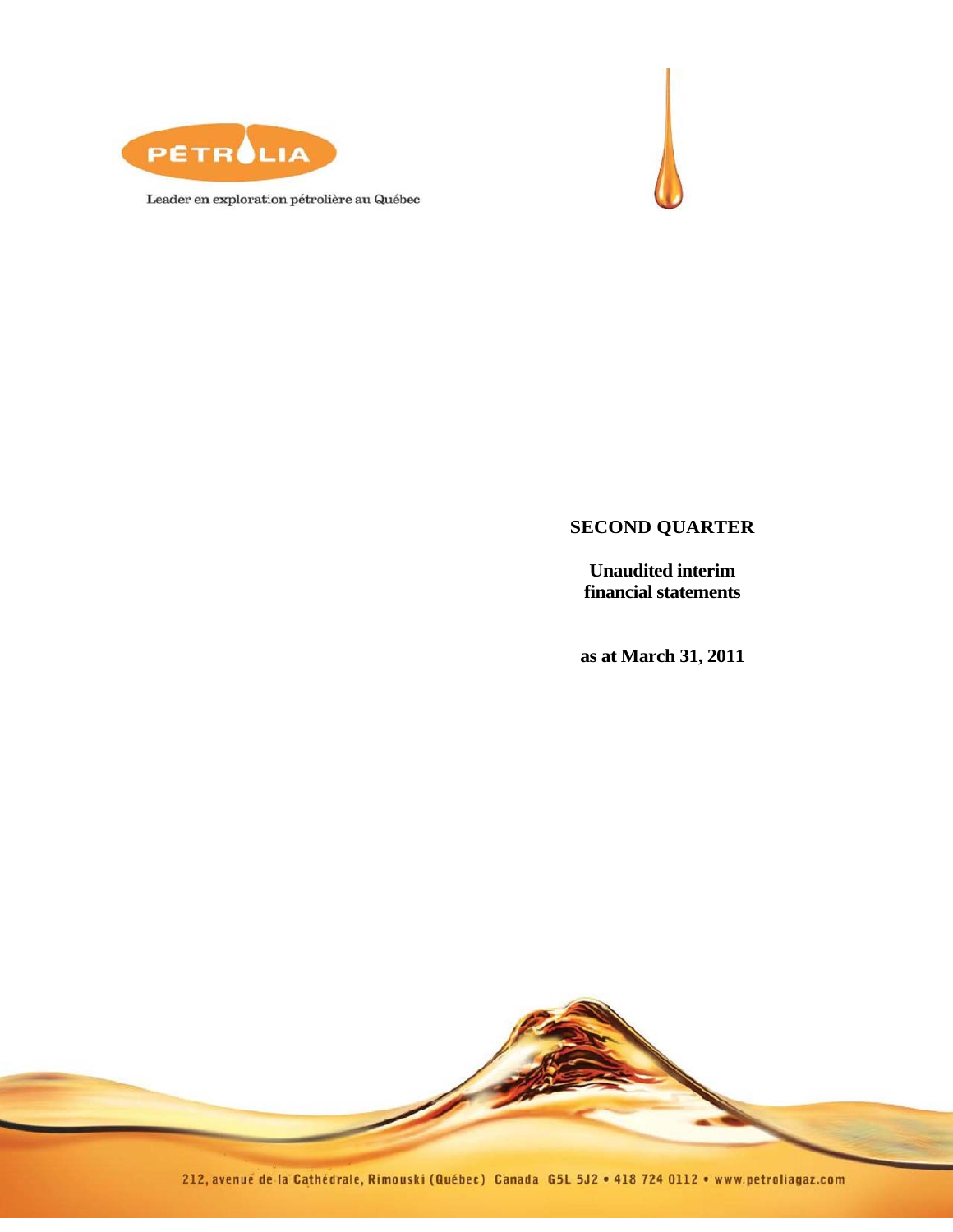

# **UNAUDITED INTERIM FINANCIAL STATEMENTS FOR THE THREE-MONTH AND SIX-MONTH PERIODS ENDED**

#### **MARCH 31, 2011**

#### **Declaration Concerning the Interim Financial Statements**

Management has prepared the interim financial statements of Pétrolia Inc., including the balance sheet as at March 31, 2011, as well as the statements of income and comprehensive income, shareholders equity, deferred exploration expenses, and cash flows for the three-month and six-month periods ended on March 31, 2011. No external auditors' firm examined or verified these interim financial statements.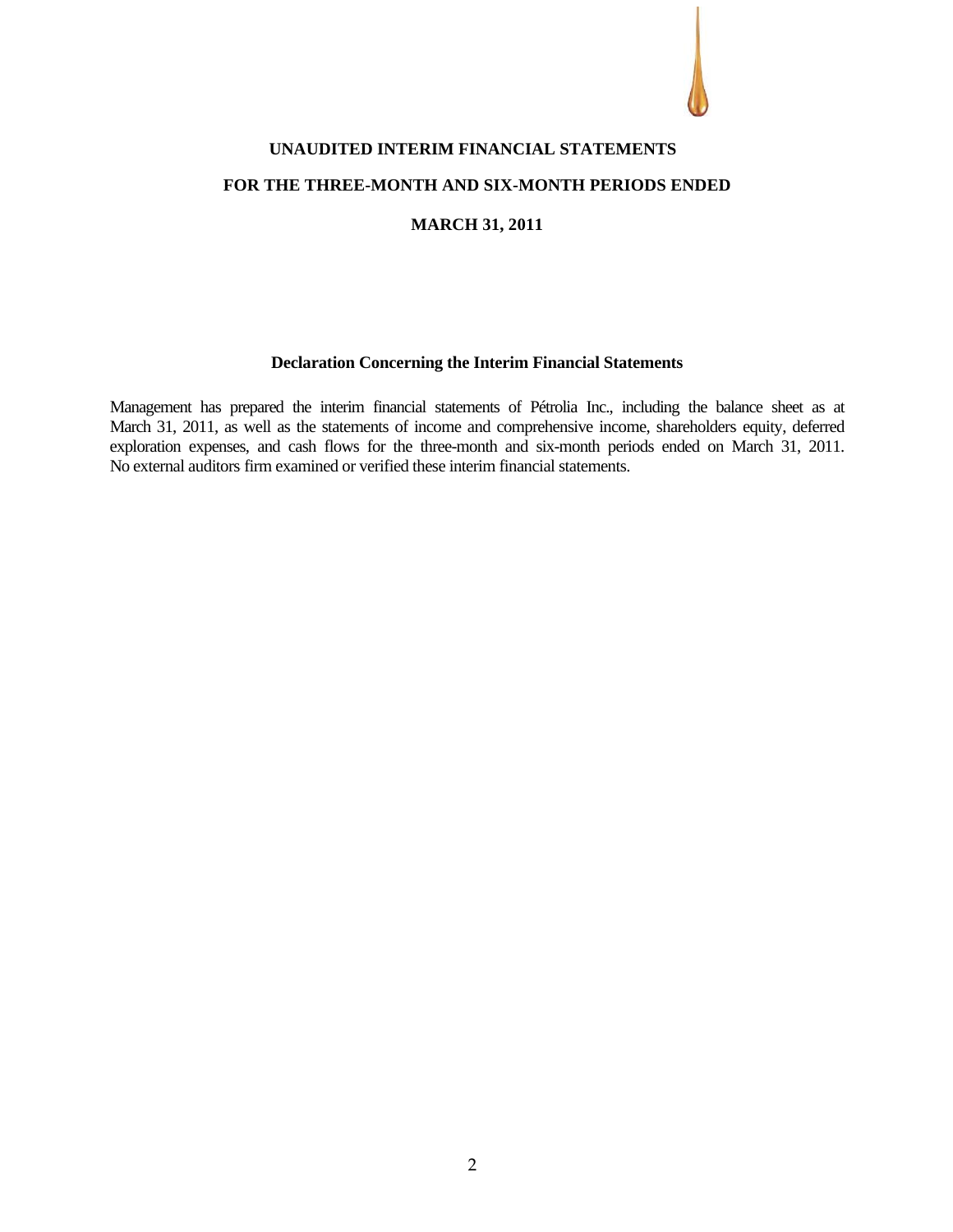**(Oil and gas exploration company)** 



#### **BALANCE SHEET**

|                                                  | As at<br><b>March 31, 2011</b> | As at<br><b>September 30, 2010</b> |
|--------------------------------------------------|--------------------------------|------------------------------------|
|                                                  | \$                             |                                    |
|                                                  | (unaudited)                    | (audited)                          |
| <b>ASSETS</b>                                    |                                |                                    |
| <b>Current assets</b>                            |                                |                                    |
| Cash and cash equivalents                        | 6,112,653                      | 1,949,055                          |
| Receivables (Note 3)                             | 3,699,460                      | 2,920,900                          |
| Advance on exploration work                      | 68,747                         | 70,372                             |
| Inventories                                      | 56,840                         |                                    |
| Investments cashable during the next fiscal year | 754,331                        | 754,331                            |
|                                                  | 10,692,031                     | 5,694,658                          |
| <b>Fixed assets</b>                              | 300,257                        | 213,159                            |
| Oil and gas properties (Note 4)                  | 3,070,521                      | 3,852,629                          |
| <b>Deferred exploration expenses (Note 5)</b>    | 22,240,767                     | 21,234,411                         |
|                                                  | 36, 303, 576                   | 30,994,857                         |
| <b>LIABILITIES</b>                               |                                |                                    |
| <b>Current liabilities</b>                       |                                |                                    |
| Payables and accrued expenses                    | 1,376,247                      | 822,339                            |
| Loan (Note 6)                                    | 2,243,310                      | 2,243,310                          |
|                                                  | 3,619,557                      | 3,065,649                          |
| <b>Future taxes</b>                              | 2,614,392                      | 1,323,583                          |
|                                                  | 6,233,949                      | 4,389,232                          |
| <b>SHAREHOLDERS EQUITY</b>                       |                                |                                    |
| Capital stock (Note 7)                           | 28,611,568                     | 28,288,874                         |
| Contributed surplus - Stock options              | 1,228,937                      | 1,300,615                          |
| Contributed surplus - Expired stock options      | 903,797                        | 783,366                            |
| Deficit                                          | (674, 675)                     | (3,767,230)                        |
|                                                  | 30,069,627                     | 26,605,625                         |
|                                                  | 36, 303, 576                   | 30,994,857                         |

On behalf of the Board

(signed) (signed) Director Director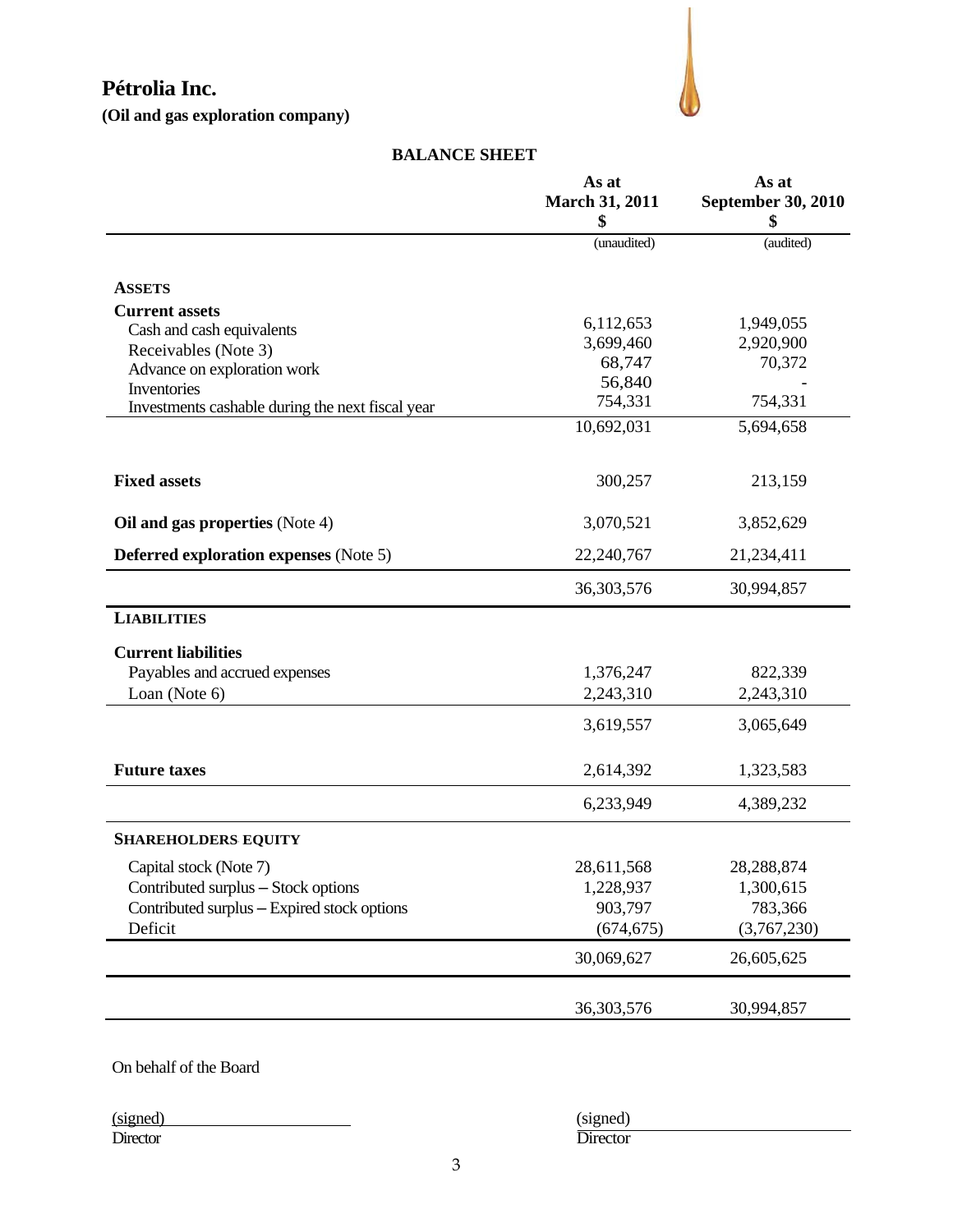**(Oil and gas exploration company)**

## **STATEMENT OF INCOME AND COMPREHENSIVE INCOME (unaudited)**

|                                     | <b>Periods ended March 31</b> |                             |             |             |  |
|-------------------------------------|-------------------------------|-----------------------------|-------------|-------------|--|
|                                     | 2011                          | 2010                        | 2011        | 2010        |  |
|                                     |                               | (three-month) (three-month) | (six-month) | (six-month) |  |
|                                     | \$                            | \$                          | \$          | \$          |  |
| <b>REVENUE</b>                      |                               |                             |             |             |  |
| Project income                      |                               |                             |             | 1,781       |  |
| Interest income                     | 45,386                        | 6,646                       | 51,908      | 11,489      |  |
|                                     |                               |                             |             |             |  |
|                                     | 45,387                        | 6,646                       | 51,909      | 13,270      |  |
| <b>OPERATING EXPENSES</b>           |                               |                             |             |             |  |
| Administrative expenses             |                               |                             |             |             |  |
| (Appendix A)                        | 552,869                       | 571,512                     | 1,055,001   | 874,920     |  |
| Operating expenses                  |                               |                             |             |             |  |
| (Appendix B)                        |                               |                             |             |             |  |
|                                     |                               |                             |             |             |  |
|                                     | 552,869                       | 571,512                     | 1,055,001   | 874,920     |  |
| <b>LOSS BEFORE OTHER ITEMS AND</b>  |                               |                             |             |             |  |
| <b>INCOME TAXES</b>                 | (507, 483)                    | (564, 866)                  | (1,003,093) | (861, 650)  |  |
|                                     |                               |                             |             |             |  |
| <b>OTHER ITEMS</b>                  |                               |                             |             |             |  |
| Gain on disposal of interest in     |                               |                             |             |             |  |
| certain licenses (net of tax)       |                               |                             | 3,856,704   |             |  |
| Gain on disposal of shares          |                               |                             |             |             |  |
| Unrealized loss on financial assets |                               |                             |             |             |  |
| held for trading                    |                               | 44,434                      |             | 439,597     |  |
|                                     |                               |                             |             |             |  |
| <b>EARNINGS (LOSS) BEFORE</b>       |                               |                             |             |             |  |
| <b>INCOME TAXES</b>                 | (507, 483)                    | (561, 132)                  | 2,853,611   | (921, 253)  |  |
| Future income taxes                 | (122, 637)                    | (158, 440)                  | (238, 944)  | (127, 295)  |  |
|                                     |                               |                             |             |             |  |
| NET EARNINGS (NET LOSS) AND         |                               |                             |             |             |  |
| <b>COMPREHENSIVE INCOME</b>         | (384, 846)                    | (402, 692)                  | 3,092,555   | (793, 958)  |  |
|                                     |                               |                             |             |             |  |
| <b>BASIC NET EARNINGS</b>           |                               |                             |             |             |  |
| (NET LOSS) PER SHARE                | (0.008)                       | (0.0092)                    | 0.062       | (0.018)     |  |
| <b>DILUTED NET EARNINGS</b>         |                               |                             |             |             |  |
| (NET LOSS) PER SHARE                | (0.008)                       | (0.0092)                    | 0.056       | (0.018)     |  |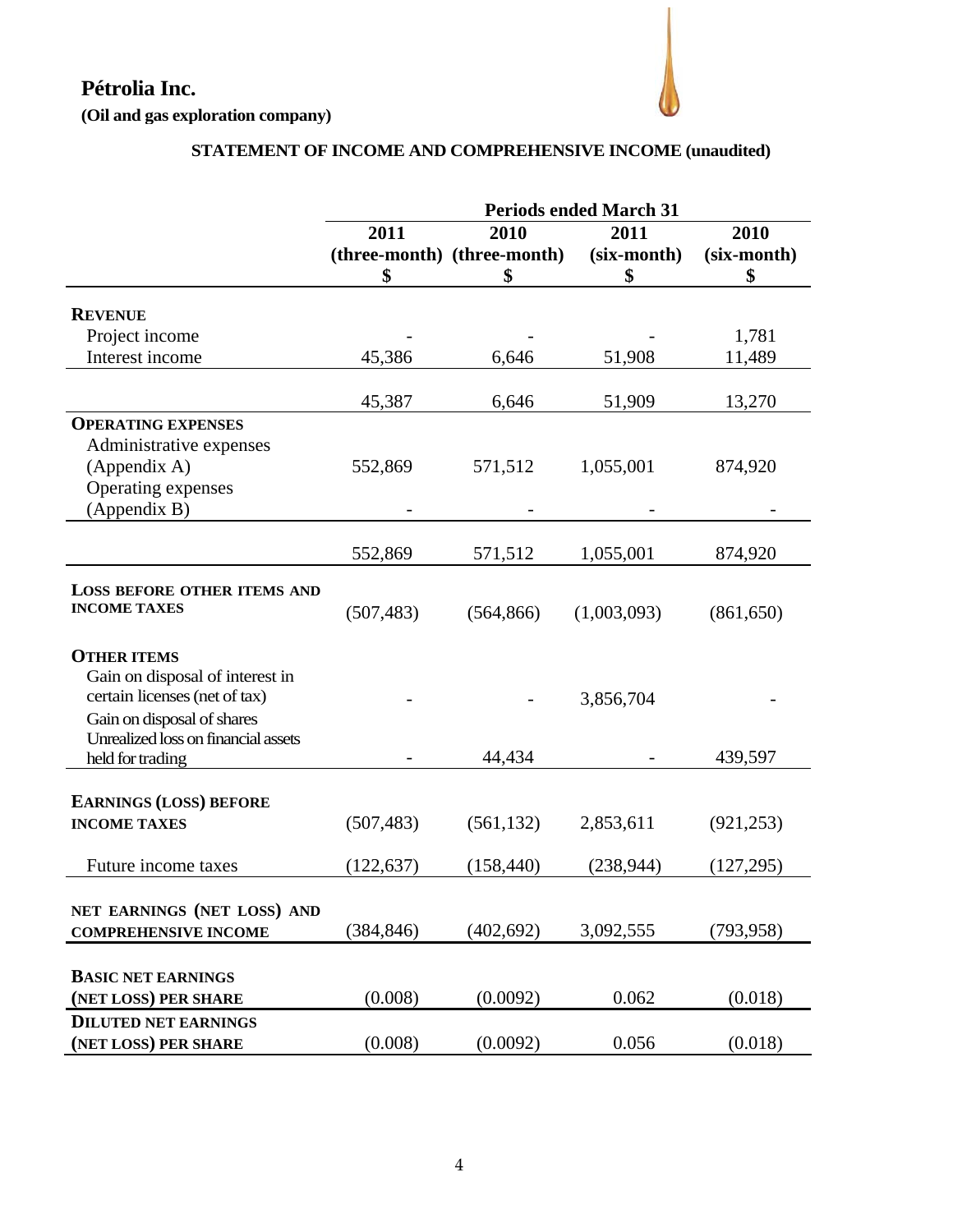**(Oil and gas exploration company)** 



## **STATEMENT OF SHAREHOLDERS**' **EQUITY**

|                                                           |                | <b>Capital stock</b> | <b>Contributed surplus</b> |                                 | <b>Deficit</b> | <b>Total</b> |
|-----------------------------------------------------------|----------------|----------------------|----------------------------|---------------------------------|----------------|--------------|
|                                                           |                |                      | <b>Stock options</b>       | <b>Expired</b><br>stock options |                |              |
|                                                           | <b>Number</b>  | \$                   | \$                         | \$                              | \$             |              |
| <b>Audited balance as at</b><br><b>September 30, 2009</b> | 40,914,219     | 21,674,783           | 1,957,120                  | 225,721                         | (2,408,701)    | 21,448,923   |
| <b>Issued during the period</b>                           |                |                      |                            |                                 |                |              |
| Cash                                                      | 7,960,568      | 7,129,907            |                            |                                 |                | 7,129,910    |
| Stock options exercised                                   | 1,192,500      | 806,585              | (289, 585)                 |                                 |                | 517,000      |
| <b>Share issuance costs</b>                               | $\overline{a}$ | (1,510,451)          |                            |                                 | $\overline{a}$ | (1,510,451)  |
| <b>Other activities</b>                                   |                |                      |                            |                                 |                |              |
| Stock-based compensation                                  |                |                      | 183,600                    |                                 |                | 183,600      |
| Expired stock options                                     |                |                      | (162, 675)                 | 162,675                         |                |              |
| <b>Expired warrants</b>                                   |                |                      | (394,970)                  | 394,970                         |                |              |
| Net loss                                                  |                |                      |                            |                                 | (793, 958)     | (793, 958)   |
| <b>Unaudited balance as at</b><br><b>March 31, 2010</b>   | 50,067,287     | 28,100,827           | 1,293,490                  | 783,366                         | (3,202,659)    | 26,975,024   |
|                                                           |                |                      |                            |                                 |                |              |
| <b>Audited balance as at</b><br><b>September 30, 2010</b> | 50,067,287     | 28,288,874           | 1,300,615                  | 783,366                         | (3,767,230)    | 26,605,625   |
| <b>Issued during the period</b>                           |                |                      |                            |                                 |                |              |
| Debt retirement                                           | 75,000         | 33,750               |                            |                                 |                | 33,750       |
| Stock options exercised                                   | 362,500        | 289,196              | (105, 447)                 |                                 |                | 183,749      |
| <b>Share issuance costs</b>                               |                | (252)                |                            |                                 |                | (252)        |
| <b>Other activities</b>                                   |                |                      |                            |                                 |                |              |
| Stock-based compensation                                  |                |                      | 154,200                    |                                 |                | 154,200      |
| Expired stock options                                     |                |                      | (120, 431)                 | 120,431                         |                |              |
| Net earnings                                              |                |                      |                            |                                 | 3,092,555      | 3,092,555    |
| <b>Unaudited balance as at</b>                            |                |                      |                            |                                 |                |              |
| <b>March 31, 2011</b>                                     | 50,504,787     | 28,611,568           | 1,228,937                  | 903,797                         | (674, 675)     | 30,069,627   |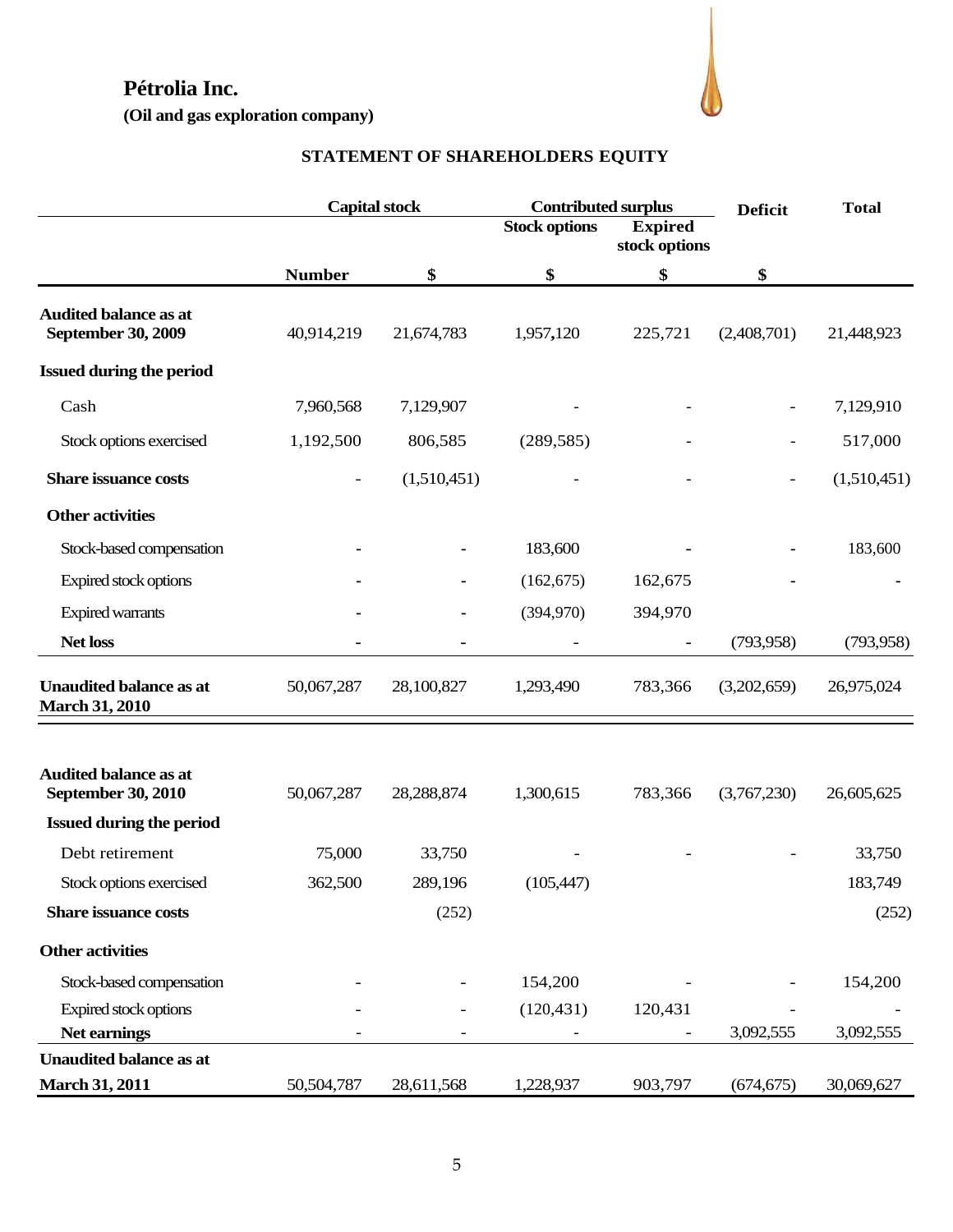**(Oil and gas exploration company)** 

## **STATEMENT OF DEFERRED EXPLORATION EXPENSES (unaudited)**

|                                               | <b>Periods ended March 31</b> |               |             |             |  |
|-----------------------------------------------|-------------------------------|---------------|-------------|-------------|--|
|                                               | 2011                          | 2010          | 2011        | 2010        |  |
|                                               | (three-month)                 | (three-month) | (six-month) | (six-month) |  |
|                                               | \$                            | \$            | \$          | \$          |  |
|                                               |                               |               |             |             |  |
| <b>EXPLORATION EXPENSES</b>                   |                               |               |             |             |  |
| Analyses                                      | 1,028                         |               | 1,168       |             |  |
| Evaluation of oil reserves                    | 84,035                        |               | 134,313     |             |  |
| Drilling                                      | 622,935                       | 2,249,945     | 945,855     | 6,591,570   |  |
| General exploration expenses                  | 22,447                        |               | 102,242     | 8,690       |  |
| Geology                                       | 107,927                       | 161,883       | 258,974     | 266,496     |  |
| Geophysical survey                            | 135,308                       | 38,988        | 183,502     | 135,475     |  |
| Completion                                    | 3,936                         |               | 57,286      |             |  |
| Stock-based compensation                      |                               |               | 34,200      |             |  |
|                                               | 977,616                       | 2,450,816     | 1,717,540   | 7,002,231   |  |
| <b>DEDUCTIONS</b>                             |                               |               |             |             |  |
| Income from evaluation of oil                 |                               |               |             |             |  |
| reserves                                      |                               |               | 44,221      | 10,030      |  |
| <b>Exploration</b> subsidies                  | 218,991                       | 370,226       | 348,543     | 1,020,841   |  |
| Partner contributions                         | 318,420                       |               | 318,420     | 178,061     |  |
|                                               | 537,411                       | 370,226       | 711,184     | 1,208,932   |  |
| <b>INCREASE IN EXPLORATION</b>                |                               |               |             |             |  |
| <b>EXPENSES FOR THE PERIOD</b>                |                               |               |             |             |  |
|                                               | 440,205                       | 2,080,590     | 1,006,356   | 5,793,299   |  |
|                                               |                               |               |             |             |  |
| <b>BALANCE, BEGINNING OF</b><br><b>PERIOD</b> | 21,800,562                    | 17,059,012    | 21,234,411  | 13,346,303  |  |
|                                               |                               |               |             |             |  |
| <b>BALANCE, END OF PERIOD</b>                 | 22,240,767                    | 19,139,602    | 22,240,767  | 19,139,602  |  |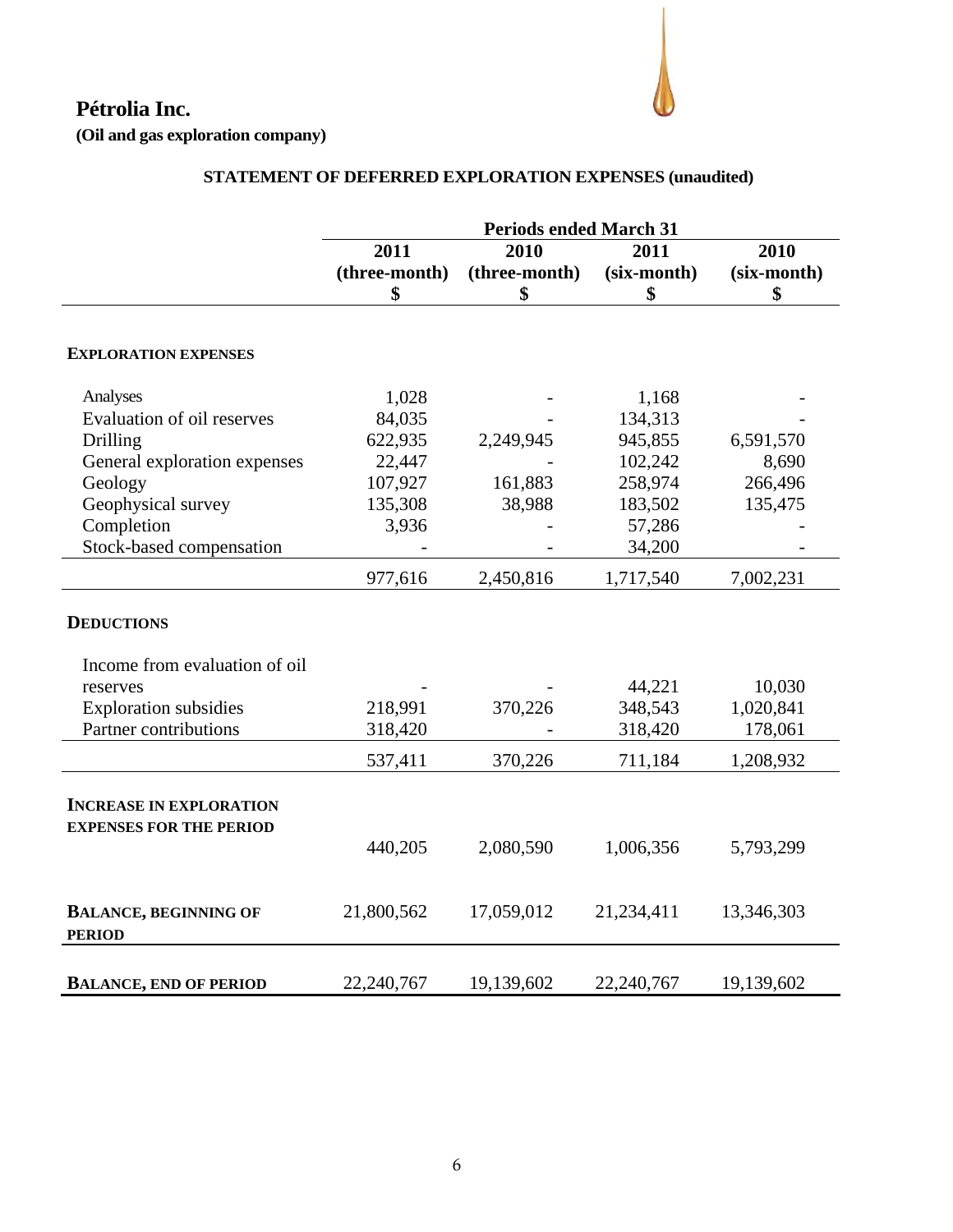## **(Oil and gas exploration company)**



## **STATEMENT OF CASH FLOWS (unaudited)**

|                                                  | <b>Periods ended March 31</b> |                       |                     |                     |
|--------------------------------------------------|-------------------------------|-----------------------|---------------------|---------------------|
|                                                  | 2011<br>(three-month)         | 2010<br>(three-month) | 2011<br>(six-month) | 2010<br>(six-month) |
|                                                  | \$                            | \$                    | \$                  | \$                  |
|                                                  |                               |                       |                     |                     |
| <b>OPERATING ACTIVITIES</b>                      |                               |                       |                     |                     |
| Net earnings (Net loss)                          | (384, 846)                    | (402, 692)            | 3,092,555           | (793, 958)          |
| Items not affecting cash                         |                               |                       |                     |                     |
| Depreciation of fixed assets                     | 15,939                        | 20,477                | 30,783              | 33,540              |
| Future income taxes                              | (122, 637)                    | (158, 440)            | (238, 944)          | (127, 295)          |
| Stock-based compensation                         | 71,400                        | 183,600               | 120,000             | 183,600             |
| Gain on disposal of interest in certain licenses |                               |                       |                     |                     |
| (net of taxes)                                   |                               |                       | (3,856,703)         |                     |
| Gain on disposal of shares                       |                               | (44, 434)             |                     | (439, 597)          |
| Unrealized loss on financial assets held for     |                               |                       |                     |                     |
| trading                                          |                               | 40,700                |                     | 499,200             |
|                                                  |                               |                       |                     |                     |
|                                                  | (420, 144)                    | (360, 789)            | (852, 309)          | (634, 480)          |
| Net change in non-cash                           |                               |                       |                     |                     |
| operating items                                  | (758, 114)                    | (1,290,400)           | (3,654)             | (181,080)           |
|                                                  |                               |                       |                     |                     |
|                                                  | (1,178,258)                   | (1,651,189)           | (855,963)           | (815,560)           |
|                                                  |                               |                       |                     |                     |
|                                                  |                               |                       |                     |                     |
| <b>FINANCING ACTIVITIES</b>                      |                               |                       |                     |                     |
| Capital stock issuance                           | 217,499                       | 415,825               | 217,499             | 7,646,910           |
| Share issuance costs                             | (252)                         |                       | (252)               | (478, 144)          |
|                                                  |                               |                       |                     |                     |
|                                                  | 217,247                       | 415,825               | 217,247             | 7,168,766           |
|                                                  |                               |                       |                     |                     |
| <b>INVESTING ACTIVITIES</b>                      |                               |                       |                     |                     |
| Disposal of shares                               |                               | 55,435                |                     | 535,597             |
| Acquisition of fixed assets                      | (93, 954)                     | (53,895)              | (98,100)            | (116,727)           |
| Disposal of interest in certain licenses         |                               |                       | 6,690,000           |                     |
| Expenses for disposal of interest in certain     |                               |                       |                     |                     |
| licenses                                         |                               |                       | (497, 482)          |                     |
| Acquisition of oil and gas properties            | (20, 422)                     | (119,906)             | (23,952)            | (676, 552)          |
| Increase in deferred exploration expenses net of |                               |                       |                     |                     |
| deductions                                       | (564, 075)                    | (2,283,617)           | (1,268,152)         | (6,839,601)         |
|                                                  |                               |                       |                     |                     |
|                                                  | (678, 451)                    | (2,401,983)           | (4,802,314)         | (7,097,283)         |
| <b>INCREASE (DECREASE) IN CASH AND CASH</b>      |                               |                       |                     |                     |
| <b>EQUIVALENTS</b>                               | (1,639,462)                   | (3,637,347)           | 4,163,598           | (744, 077)          |
|                                                  |                               |                       |                     |                     |
| CASH AND CASH EQUIVALENTS, BEGINNING OF          |                               |                       |                     |                     |
| <b>PERIOD</b>                                    | 7,752,115                     | 7,726,354             | 1,949,055           | 4,833,084           |
|                                                  |                               |                       |                     |                     |
| CASH AND CASH EQUIVALENTS, END OF PERIOD         | 6,112,653                     | 4,089,007             | 6,112,653           | 4,089,007           |
| CASH AND CASH EQUIVALENTS ARE AS FOLLOWS:        |                               |                       |                     |                     |
| Cash                                             | 308,153                       | 2,838,455             | 308,153             | 2,838,455           |
| Guaranteed investment certificates (redeemable)  | 5,803,500                     |                       | 5,803,500           |                     |
| Money market funds                               | 1,000                         | 1,250,552             | 1,000               | 1,250,552           |
|                                                  | 6,112,653                     | 4,089,007             | 6,112,653           | 4,089,007           |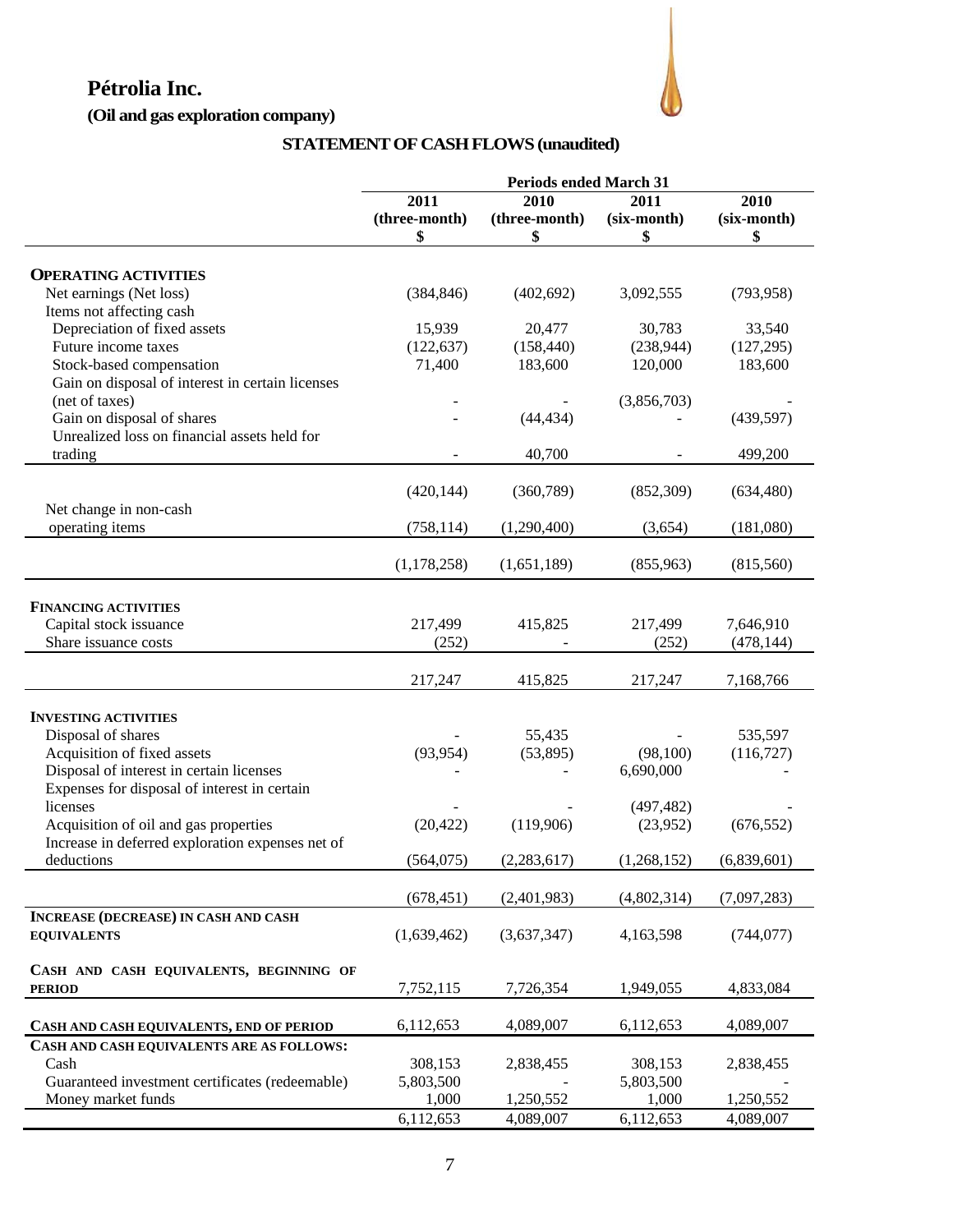## **Pétrolia Inc. (Oil and gas exploration company)**



#### **ADDITIONAL NOTES TO INTERIM FINANCIAL STATEMENTS as at March 31, 2011**

#### **1. INCORPORATING ACTS AND TYPES OF ACTIVITIES**

The Company, incorporated under the Quebec *Business Corporations Act*, is an oil and gas exploration company whose shares have been traded on the TSX Venture Exchange since February 16, 2005 under the symbol PEA.

The Company is currently exploring its oil and gas properties, and its long-term profitability is in part dependent on the costs and success of its exploration programs and subsequent development. The Company has not yet established whether its properties include economically feasible reserves.

#### **2. PRESENTATION OF FINANCIAL STATEMENTS**

These unaudited interim financial statements have been prepared in accordance with Canadian generally accepted accounting principles and are based on the same accounting policies and methods as those mentioned in Note 2 of the Company's annual financial statements as at September 30, 2010, except for the accounting policy pertaining to inventories which is set out in this section. However, they do not include all of the information that must be provided in annual financial statements. These interim financial statements should therefore be read in parallel with the Company's most recent audited annual financial statements.

Certain comparative figures have been reclassified so as to comply with the presentation adopted during fiscal 2011.

#### **Accounting policy pertaining to inventories**

Inventories are valued using the retail price inventory method. This method involves evaluating each of the items at the current sales price and reducing the amounts obtained using the mark-up percentages for each of the categories involved.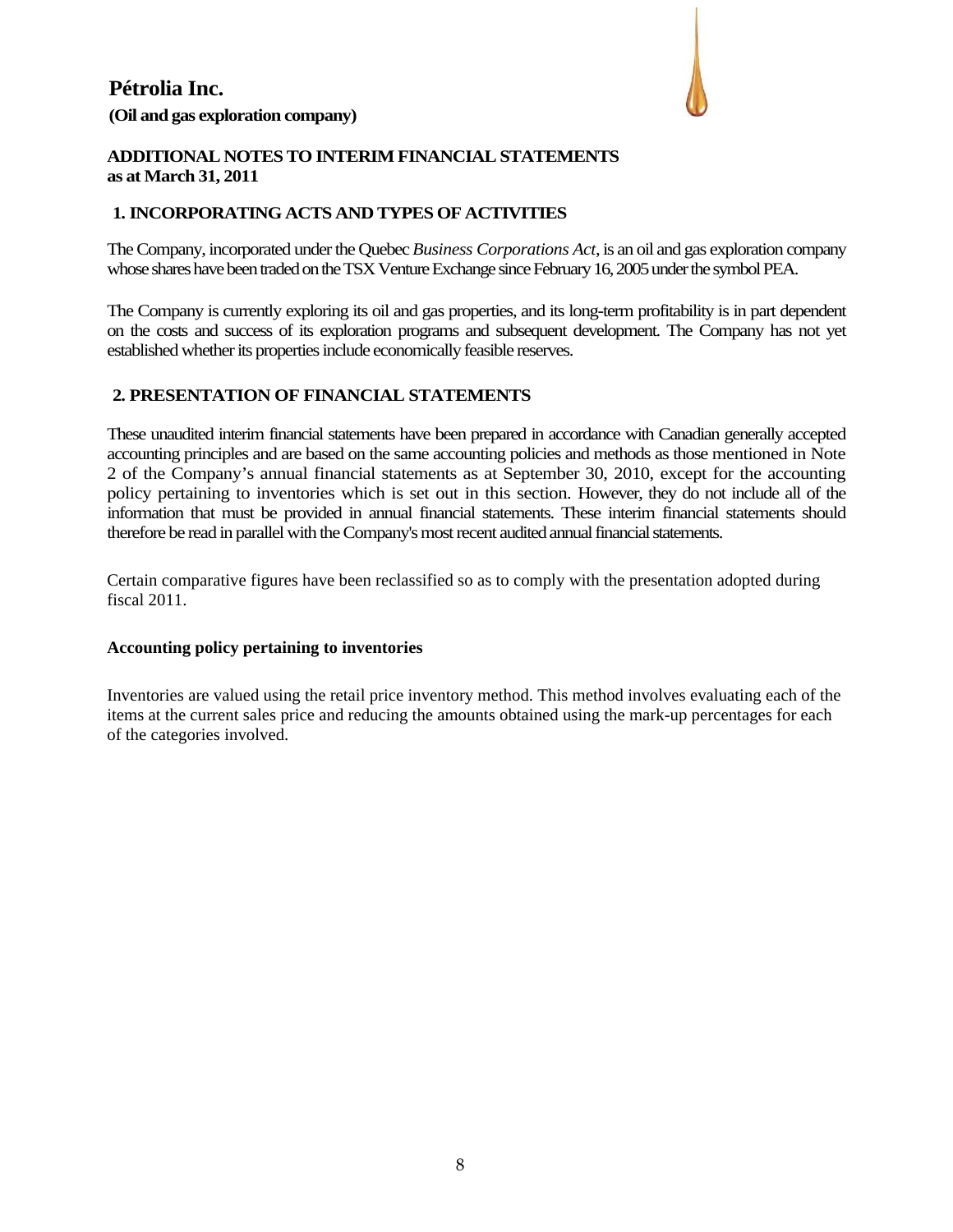#### **(Oil and gas exploration company)**

#### **ADDITIONAL NOTES TO INTERIM FINANCIAL STATEMENTS as at March 31, 2011**

#### **3. RECEIVABLES**

|                        | 2011      | 2010      |
|------------------------|-----------|-----------|
|                        | \$        | \$        |
| Partner                | 318,420   |           |
| Input tax credits      | 101,810   | 24,210    |
| Tax credits receivable | 3,165,385 | 2,816,842 |
| Interest receivable    | 48,680    | 2,512     |
| Other                  | 65,165    | 77,336    |
|                        |           |           |
|                        | 3,699,460 | 2,920,900 |

#### **4. OIL AND GAS PROPERTIES**

|                                | <b>March 31, 2011</b><br>\$ | <b>September 30, 2010</b><br>\$ |
|--------------------------------|-----------------------------|---------------------------------|
|                                | (unaudited)                 | (audited)                       |
| <b>Quebec</b>                  |                             |                                 |
| Anticosti                      | 277,578                     | 259,970                         |
| Gastonguay                     | 638,497                     | 638,497                         |
| Gaspésia-Edgar-Marcel-Tremblay | 382,915                     | 382,915                         |
| Gasp <sup>1</sup>              | 1,624,694                   | 2,427,941                       |
| <b>New Brunswick</b>           |                             |                                 |
| Dalhousie                      | 146,837                     | 143,306                         |
|                                | 3,070,521                   | 3,852,629                       |

**(1)** On December 20, 2010, the Company sold 50% of the Haldimand discovery, as well as 50% of the 13 out of 20 associated licenses, for a cash amount of \$6,690,000. Exploration activities valued at \$8,500,000 will be carried out over the next two years.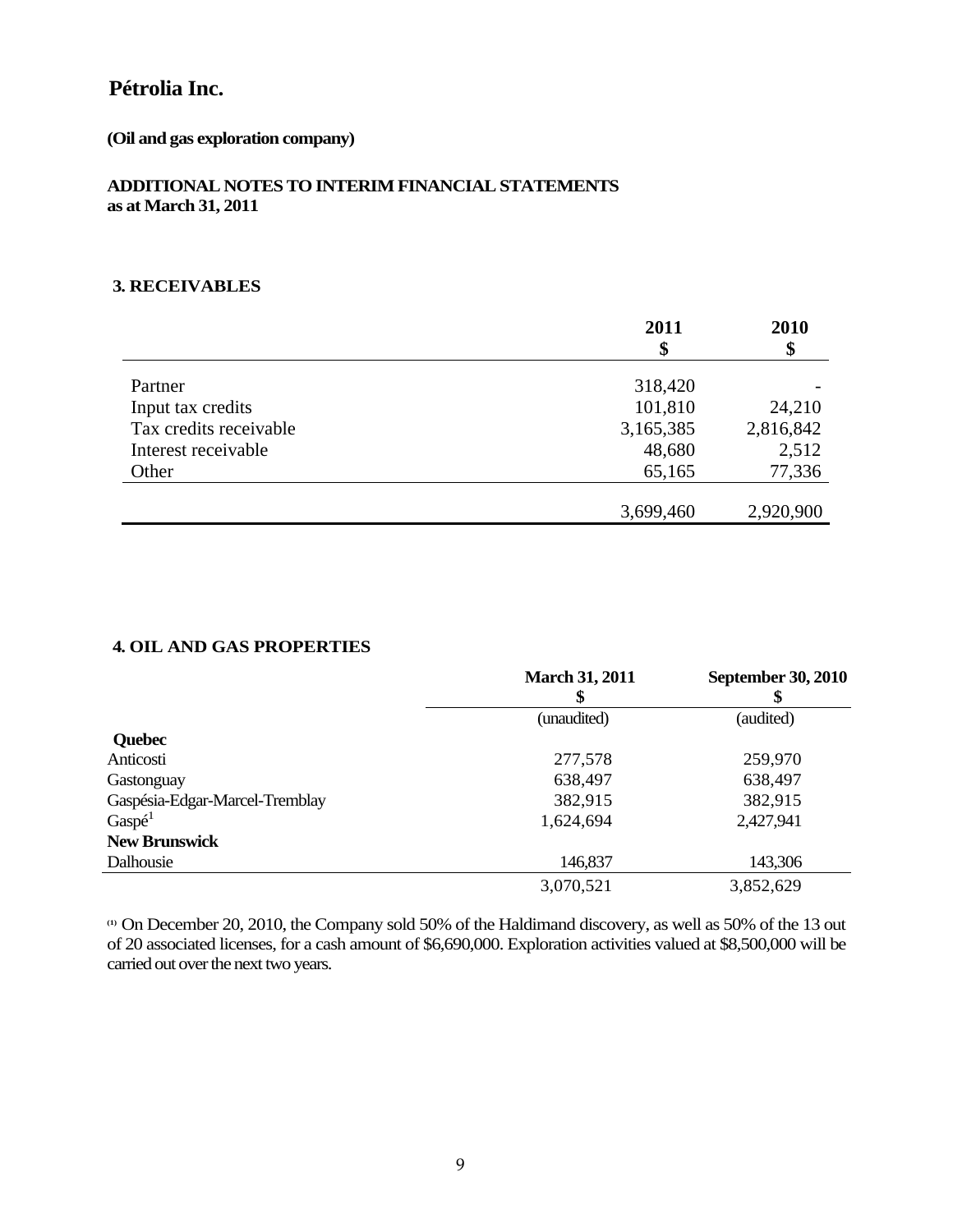

**(Oil and gas exploration company)** 

#### **ADDITIONAL NOTES TO INTERIM FINANCIAL STATEMENTS as at March 31, 2011**

#### **5. DEFERRED EXPLORATION EXPENSES**

|                                                     | September 30, | <b>Additions</b> | March 31,   |  |
|-----------------------------------------------------|---------------|------------------|-------------|--|
|                                                     | 2010          | \$               | 2011        |  |
|                                                     | \$            |                  | \$          |  |
|                                                     | (audited)     | (unaudited)      | (unaudited) |  |
| Quebec                                              |               |                  |             |  |
| Anticosti                                           | 5,305,277     | 796,461          | 6,101,738   |  |
| Gastonguay                                          | 73,473        | 626              | 74,099      |  |
| Gaspésia-Edgar-Marcel-Tremblay                      | 3,531,433     | 76,737           | 3,608,170   |  |
| Gaspé                                               | 2,264,806     | 128,512          | 2,393,318   |  |
| Bourque project                                     | 3,580,147     | 11,066           | 3,591,213   |  |
| Haldimand project                                   | 9,383,853     | 551,939          | 9,935,792   |  |
| Tar Point No. 1 project                             | 4,699,028     | 137,406          | 4,836,434   |  |
| <b>New Brunswick</b>                                |               |                  |             |  |
| Dalhousie                                           | 1,111,708     | 14,793           | 1,126,501   |  |
|                                                     | 29,949,725    | 1,717,540        | 31,667,265  |  |
| Less:                                               |               |                  |             |  |
| Exploration subsidies and partner<br>contributions: |               |                  |             |  |
| Anticosti                                           | 1,930,632     | 226,107          | 2,156,739   |  |
| Gastonguay                                          | 18,415        | 219              | 18,634      |  |
| Gaspésia-Edgar-Marcel-Tremblay                      | 341,818       | 33,013           | 374,831     |  |
| Gaspé                                               | 483,228       | 37,413           | 520,641     |  |
| Bourque project                                     | 3,027,548     | 3,873            | 3,031,421   |  |
| Haldimand project                                   | 2,170,519     | 294,755          | 2,465,274   |  |
| Tar Point No. 1 project                             | 626,494       | 71,583           | 698,077     |  |
| Dalhousie                                           | 6,922         |                  | 6,922       |  |
|                                                     | 8,605,576     | 666,963          | 9,272,539   |  |
| Income from evaluation of oil<br>reserves:<br>Gaspé |               |                  |             |  |
| Haldimand project                                   | 109,738       | 44,221           | 153,959     |  |
|                                                     | 109,738       | 44,221           | 153,959     |  |
|                                                     | 21,234,411    | 1,006,356        | 22,240,767  |  |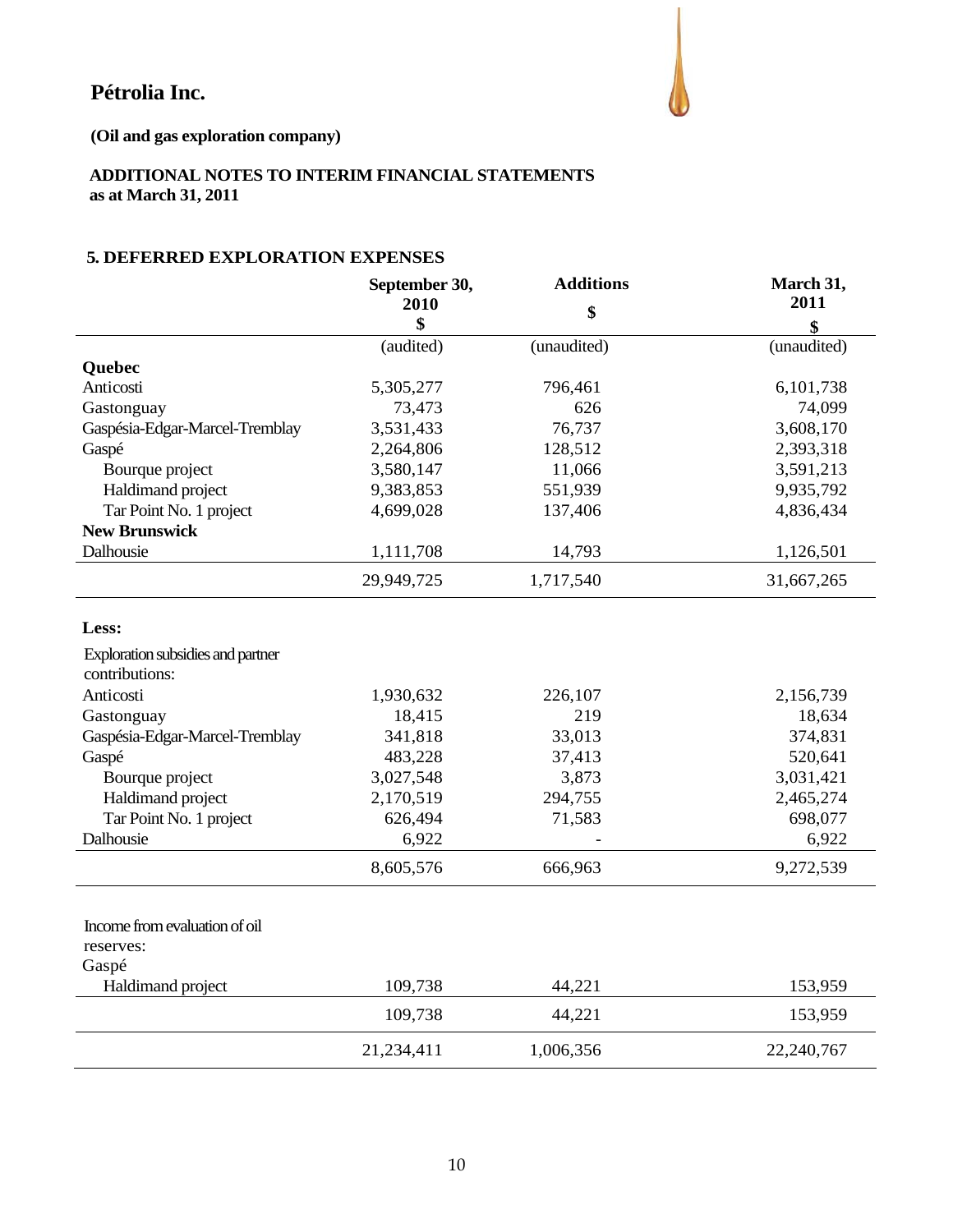

**(Oil and gas exploration company)**

#### **ADDITIONAL NOTES TO INTERIM FINANCIAL STATEMENTS as at March 31, 2011**

## **5. DEFERRED EXPLORATION EXPENSES (continued)**

|                                                     | September 30, 2009 | <b>Additions</b> | <b>March 31, 2010</b> |
|-----------------------------------------------------|--------------------|------------------|-----------------------|
|                                                     | \$                 | \$               | \$                    |
|                                                     | (unaudited)        | (unaudited)      | (unaudited)           |
| <b>Quebec</b>                                       |                    |                  |                       |
| Anticosti                                           | 1,344,024          | 22,436           | 1,366,460             |
| Gastonguay                                          | 46,502             | 7,440            | 53,942                |
| Gaspésia-Edgar-Marcel-Tremblay                      | 3,475,534          | 16,201           | 3,491,735             |
| Gaspé                                               | 2,875,327          | 56,791           | 2,932,118             |
| Bourque project                                     | 3,364,231          | 204,613          | 3,568,844             |
| Haldimand project                                   | 6,331,201          | 2,305,702        | 8,636,903             |
| Tar Point No. 1 project                             | 177,140            | 4,370,490        | 4,547,630             |
| Others                                              | 102,707            |                  | 102,707               |
| <b>New Brunswick</b>                                |                    |                  |                       |
| Dalhousie                                           | 1,085,303          | 18,558           | 1,103,861             |
|                                                     | 18,801,969         | 7,002,231        | 25,804,200            |
| Less:                                               |                    |                  |                       |
| Exploration subsidies and<br>partner contributions: |                    |                  |                       |
| Anticosti                                           | 442,611            | 3,365            | 445,976               |
| Gastonguay                                          | 10,683             | 1,116            | 11,799                |
| Gaspésia-Edgar-Marcel-Tremblay                      | 325,194            | 2,429            | 327,623               |
| Gaspé                                               | 462,824            | 8,519            | 471,343               |
| Bourque project                                     | 2,844,231          | 182,044          | 3,026,275             |
| Haldimand project                                   | 1,301,186          | 345,856          | 1,647,042             |
| Tar Point No. 1 project<br><b>New Brunswick</b>     | 62,015             | 655,573          | 717,588               |
| Dalhousie                                           | 6,922              |                  | 6,922                 |
|                                                     | 5,455,666          | 1,198,902        | 6,654,568             |
| Income from evaluation of<br>oil reserves:<br>Gaspé |                    |                  |                       |
| Haldimand project                                   |                    | 10,030           | 10,030                |
|                                                     |                    |                  |                       |
|                                                     |                    | 10,030           | 10,030                |
|                                                     | 13,346,303         | 5,793,299        | 19,139,602            |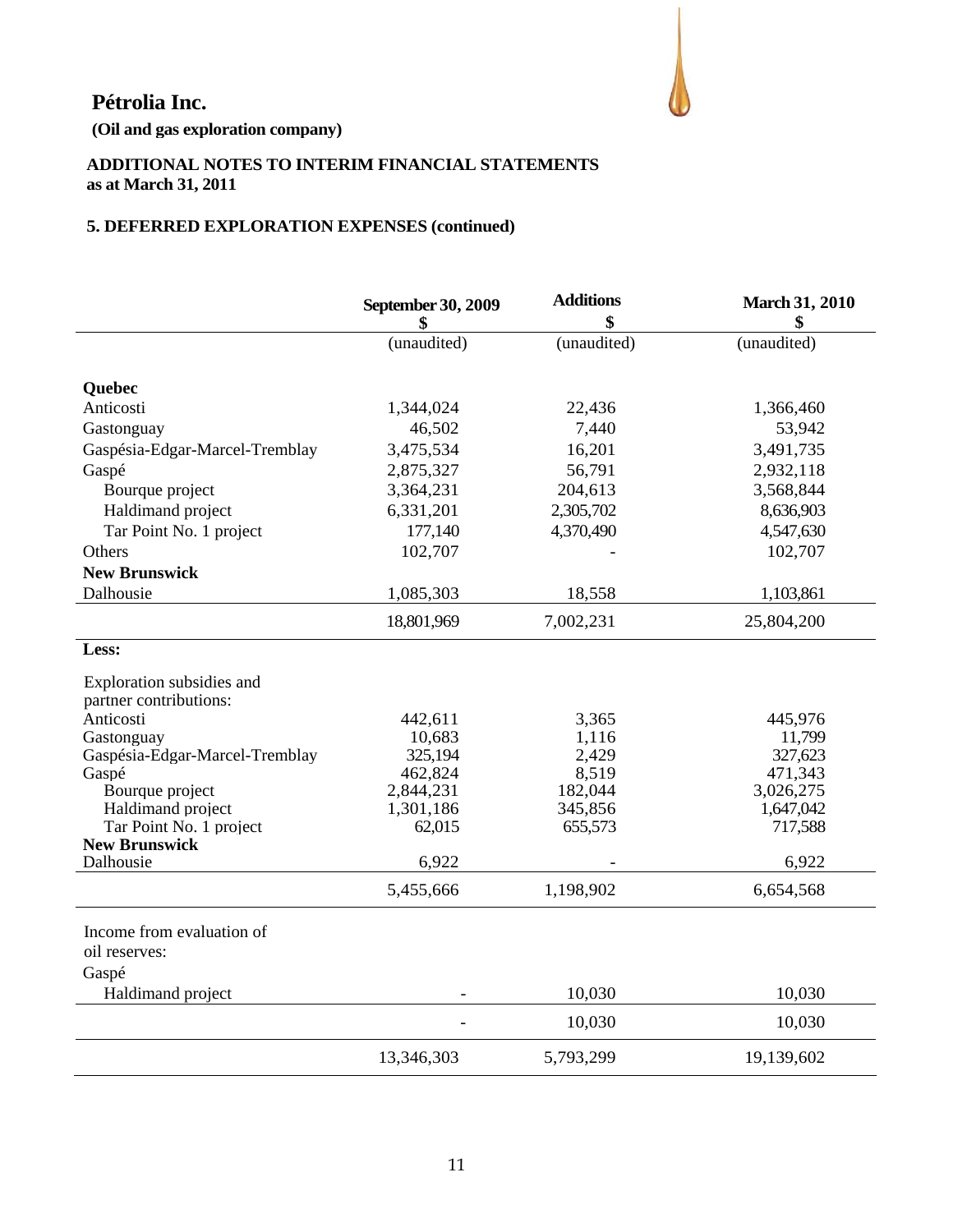## **Pétrolia Inc. (Oil and gas exploration company)**



#### **ADDITIONAL NOTES TO INTERIM FINANCIAL STATEMENTS as at March 31, 2011**

#### **6. LOANS**

The Company has a bank loan for an authorized amount of \$2,500,000, \$2,243,310 of which is in use as at March 31, 2011, bearing interest at the Caisse centrale Desjardins prime rate plus 1%. The bank loan is secured with a \$2,500,000 mortgage on the universality of the Company's current and future claims and receivables, with a first charge on refundable tax credits and future tax credits, as well as an 80% surety from Investissement Québec. The principal must be repaid during the fiscal year.

#### **7. CAPITAL STOCK**

#### **Authorized**

Unlimited number of common, participating, voting, and no par value shares.

#### **Issued**

50,504,787 common shares

#### **Stock-Based Compensation Costs**

The Company has a Stock Option plan that allows it to grant a maximum of 10% of the shares issued to its directors, officers, key employees, and suppliers on a continuous basis. The exercise price of each option corresponds to the market price or discounted market price on the day before the option was granted. Granted options cannot last more than five years. Rights are acquired upon the granting of the options for directors, and over a period of three years for other participants.

During the period, the Company granted stock options, with the fair value of each allocated option calculated using the Black-Scholes option pricing model and the following assumptions:

|                            | 2011            | <b>2010</b>     |
|----------------------------|-----------------|-----------------|
|                            | <b>February</b> | <b>December</b> |
| Risk-free interest rate    | 3%              | 3%              |
| <b>Expected volatility</b> | 94%             | 94%             |
| Lifetime granted (years)   | 5               |                 |
| Rate of return of shares   | Nil             | Nil             |

Accordingly, the stock-based compensation was distributed as follows:

|                               | <b>February 2011</b>     | December 2010 |
|-------------------------------|--------------------------|---------------|
|                               |                          |               |
| Statement of income           | 71,4000                  | 48,600        |
| Deferred exploration expenses | $\overline{\phantom{0}}$ | 34,200        |
| Total                         | 71,400                   | 82,800        |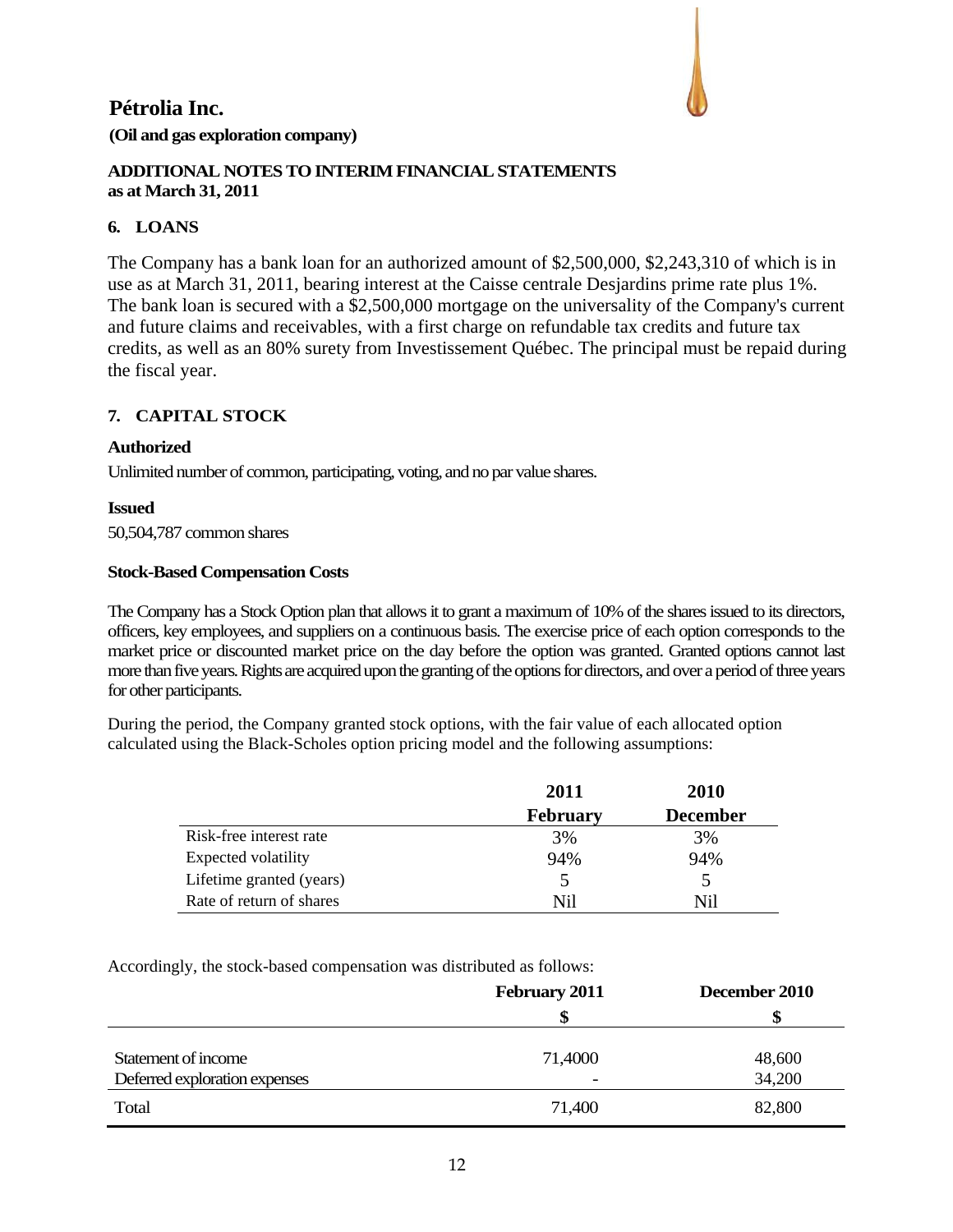**(Oil and gas exploration company)**

#### **ADDITIONAL NOTES TO INTERIM FINANCIAL STATEMENTS as at March 31, 2011**

### **7. CAPITAL STOCK (continued)**

The following table summarizes information about the stock options:

|                                      | 2011                               |                                             |                                     | 2010                                        |
|--------------------------------------|------------------------------------|---------------------------------------------|-------------------------------------|---------------------------------------------|
|                                      | <b>Number</b><br>of<br>outstanding | Weighted<br>average exercise<br>price<br>\$ | Number of<br>options<br>outstanding | Weighted<br>average exercise<br>price<br>\$ |
| Outstanding and<br>exercisable as at |                                    |                                             |                                     |                                             |
| September 30                         | 2,965,000                          | 0.64                                        | 4,090,000                           | 0.58                                        |
| Granted                              | 995,000                            | 0.56                                        | 270,000                             | 0.89                                        |
| Exercised                            | (362, 500)                         | 0.51                                        | (1,192,500)                         | 0.43                                        |
| Expired                              | (625,000)                          | 0.40                                        | (202, 500)                          | 1.18                                        |
| Outstanding and                      |                                    |                                             |                                     |                                             |
| exercisable as at March 31           | 2,972,500                          | 0.61                                        | 2,965,000                           | 0.64                                        |

As at March 31, 2011, the stock options granted as part of the Plan are allocated as follows:

| <b>Number</b> | <b>Expiration date</b> |
|---------------|------------------------|
| 37,500        | May 21, 2012           |
| 587,500       | June 21, 2012          |
| 400,000       | February 12, 2013      |
| 150,000       | March 3, 2013          |
| 427,500       | July 7, 2013           |
| 180,000       | May 21, 2014           |
| 270,000       | February 25, 2015      |
| 845,000       | December 8, 2015       |
| 75,000        | February 25, 2016      |
|               |                        |

#### **Warrants**

Outstanding warrants can be exercised as follows:

| <b>Number</b> | <b>Expiration date</b> |  |
|---------------|------------------------|--|
|               |                        |  |
| 2,163,161     | December 4, 2011       |  |
|               | October 10, 2012       |  |
| 3,000,000     | January 10, 2013       |  |
|               | 1,750,000              |  |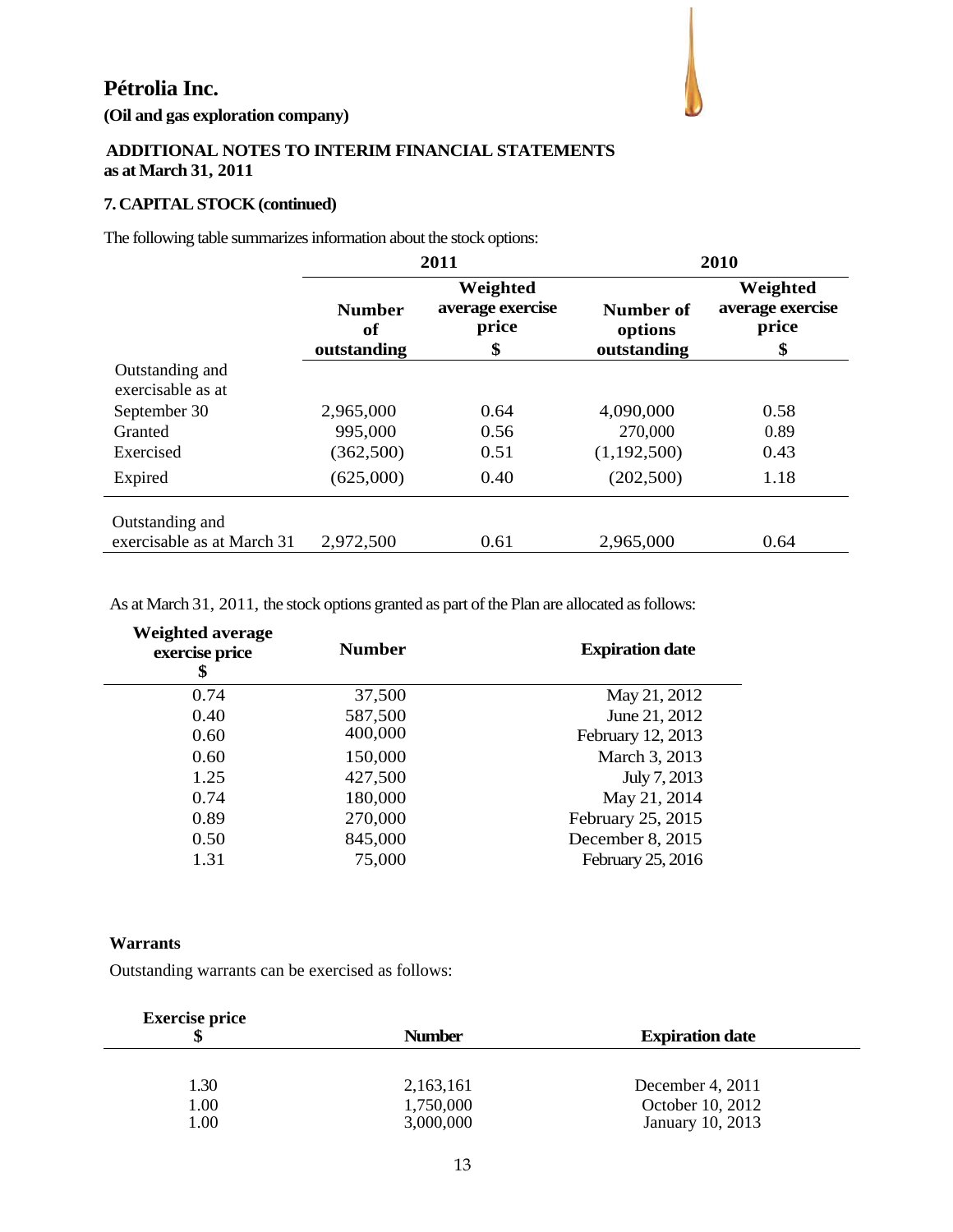## **Pétrolia Inc. (Oil and gas exploration company)**



#### **ADDITIONAL NOTES TO INTERIM FINANCIAL STATEMENTS as at March 31, 2011**

#### **8. COMMITMENTS**

During the quarter, the Company committed to a lease until 2016 for the rental of office space. The balance of the commitment subsequent to the lease, excluding escalation clauses for property and other taxes, is \$1,347,169. The minimum payments required over the next five fiscal years are as follows:

| 2012    | 2013    | 2014    | 2015    | 2016    |
|---------|---------|---------|---------|---------|
| 259,650 | 275,247 | 275,247 | 275,247 | 206,435 |